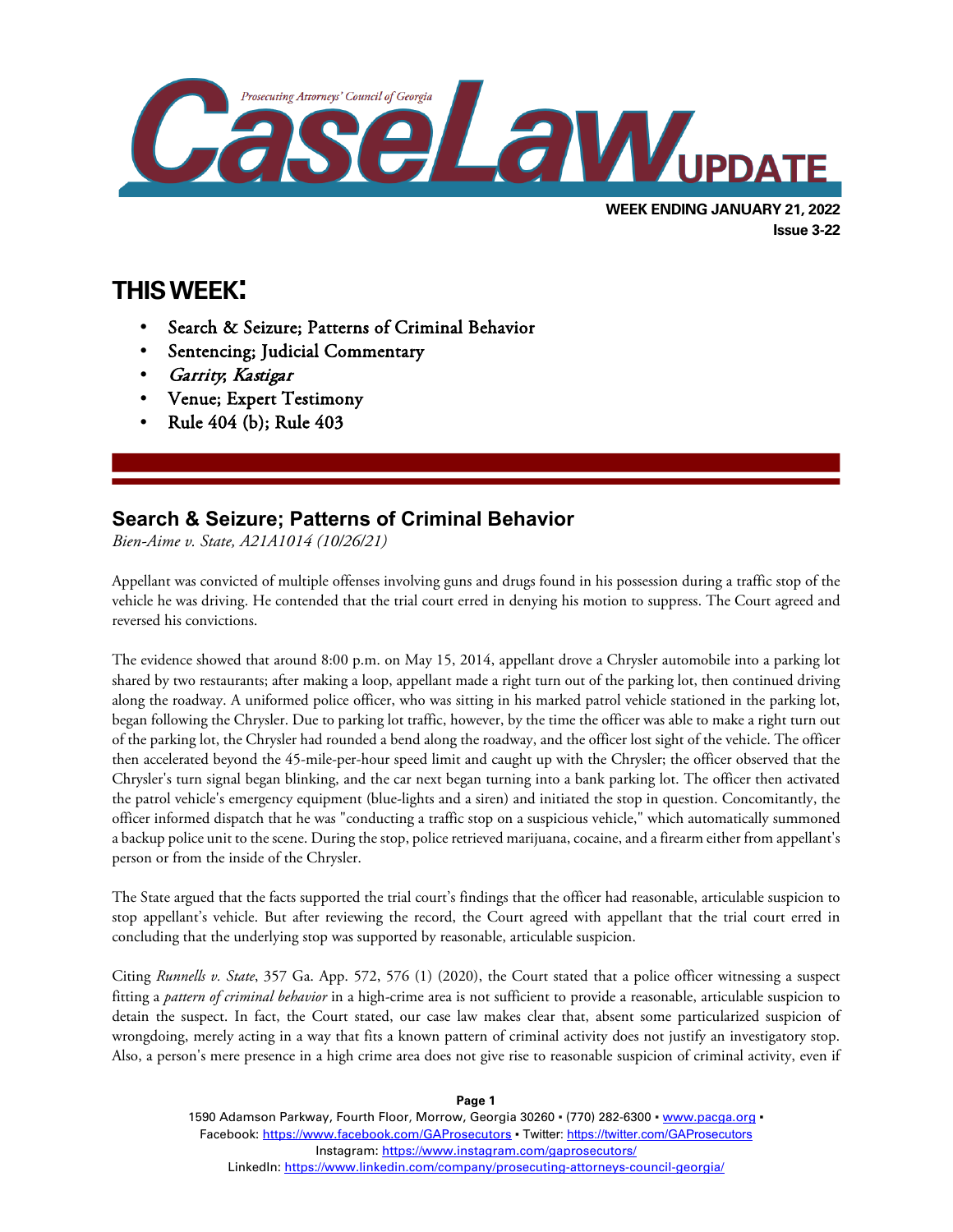

police observe conduct which they believe is consistent with a general pattern of such activity. Accordingly, the Court found that the motion to suppress should have been granted and reversed appellant's convictions.

#### **Sentencing; Judicial Commentary**

*Clemmons v. State, A21A0782 (10/28/21)*

Appellant was convicted of aggravated child molestation, two counts of child molestation, and other offenses based on evidence that he arranged sexual encounters between an underage female victim and other men. Relying on *Harden v. State*, 184 Ga. App. 371 (1987), appellant argued that his convictions for aiding and abetting aggravated child molestation and child molestation should be reversed because there are more specific statutes that prohibit that conduct — Trafficking of Persons for Sexual Servitude and Pimping of a Person under the Age of 18. The Court disagreed.

The Court found that appellant's case is not analogous to *Harden*. In that case, the defendant was convicted of escape (OCGA § 16-10-52) under an aiding-and-abetting theory, the Court reversed his conviction, concluding that the general aiding-and-abetting statutory provision (OCGA § 16-2-20 (b) (3)) and the escape statute did not apply to a person who aided another person's escape from confinement, given that the legislature had enacted a more specific statute creating criminal liability for aiding escape that imposed a different punishment (OCGA § 16-10-53 (a)). See *Harden*, 184 Ga. App. at 372. The *Harden* Court reasoned that "[b]y defining the offense of escape from confinement in one statute and defining the offense of aiding another in escaping from confinement as an independent offense in a separate statute, the legislature clearly created two separate offenses" that were mutually exclusive and intended to "preempt[ ] OCGA § 16-2- 20 (b) (3)." (Emphasis omitted.) *Id*. Accordingly, the *Harden* Court concluded that "it was improper to charge and convict [the defendant] as an aider and abettor to the offense of escape from confinement, and [that] his conviction for that offense [could not] stand." *Id*. at 373.

But, here, the Court found, the legislature has not enacted a separate, more specific statute making aiding and abetting aggravated child molestation or aiding and abetting child molestation an independent offense with a different punishment. The trafficking and pimping statutes contain different elements and require different proof than aiding and abetting aggravated child molestation or aiding and abetting child molestation. The pertinent provision of the trafficking statute requires proof that the defendant knowingly recruited, enticed, harbored, transported, provided, solicited, patronized, or obtained by any means "an individual for the purpose of sexual servitude," OCGA § 16-5-46 (c) (2), while aiding and abetting aggravated child molestation and child molestation have no such sexual servitude requirement. See OCGA § 16- 6-4 (a) (1), (c). Moreover, the trafficking statute provides that "[e]ach violation of this Code section shall constitute a separate offense and shall not merge with any other offense," OCGA § 16-5-46 (i), and in light of this language, the legislature clearly intended that the trafficking statute not foreclose a defendant's conviction under other criminal statutes. As to the pimping statute, that statute requires proof of conduct relating to prostitution, see OCGA § 16-6-11, while aiding and abetting aggravated child molestation and child molestation do not. See OCGA § 16-6-4 (a) (1), (c). Conversely, aiding and abetting aggravated child molestation and child molestation require proof that the defendant acted "with the intent to arouse or satisfy the sexual desires of either the child or the person," OCGA § 16-6-4 (a) (1), and neither the trafficking statute nor the pimping statute require proof of such intent. See OCGA §§ 16-5-46 (c) (2); 16-6- 11. Hence, the Court concluded, appellant's case clearly did not fit within the narrow circumstance that arose in *Harden*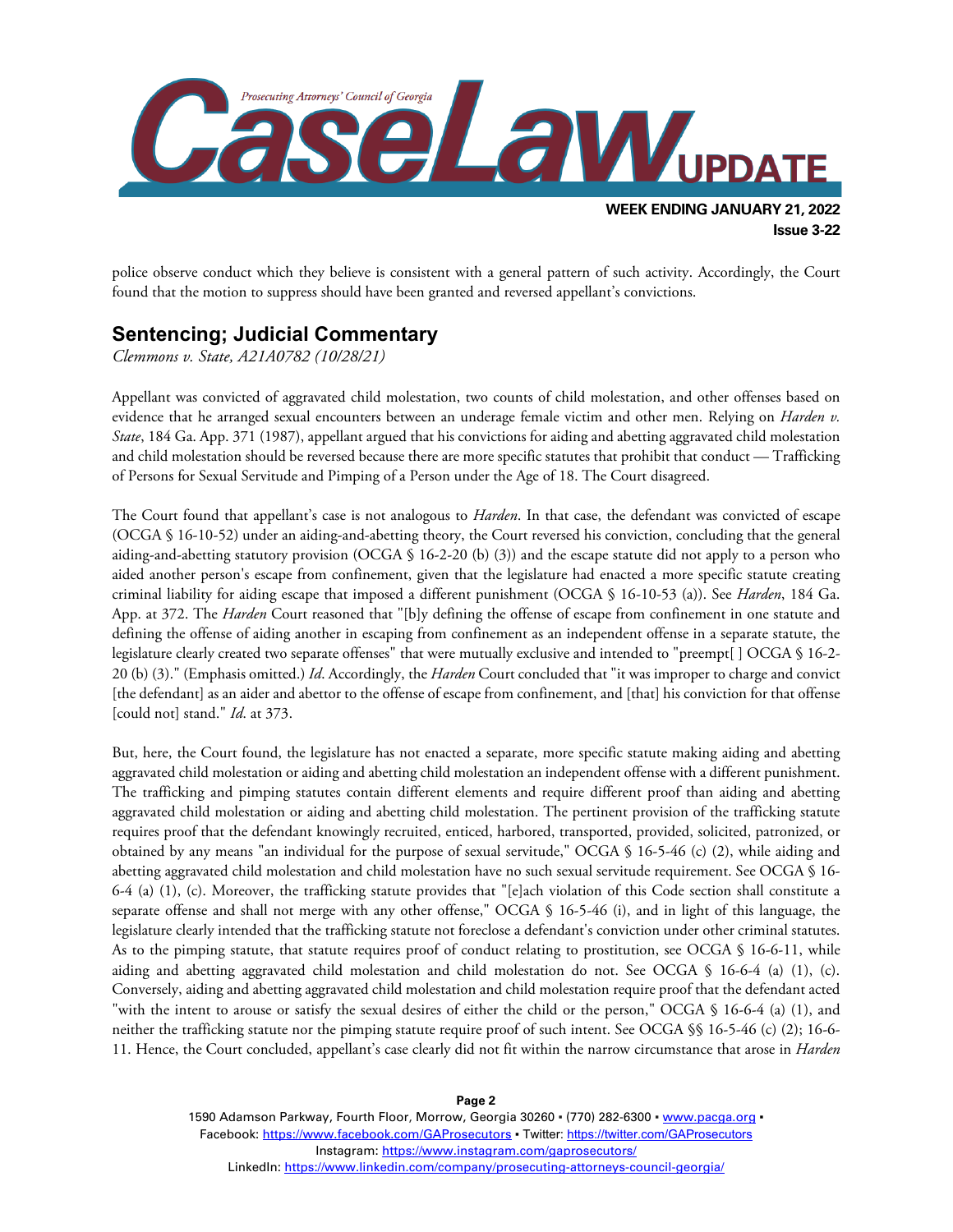

where the General Assembly enacted a specific statute making the aiding and abetting of an underlying offense an entirely separate crime with a different punishment.

Appellant also contended that the trial court committed plain error by making an impermissible comment on the evidence in violation of OCGA § 17-8-57. The record showed that after closing arguments, the trial court chose to recess for the day and have the jurors return the next day to hear the charge of court and begin their deliberations. In the court's statement releasing the jurors for the evening, the court stated, "You may be tempted to do a study on some of the matters that you've heard today and received expert testimony on today. You may be craving some input from somebody that you love and trust about matters that you're about to have to decide. You can't do any of that. "You have to restrict your consideration of this case to the evidence and the law that you receive in this courtroom *because we've carefully — well, the law has carefully filtered what you've heard so that only that which is most reliable and trustworthy comes to you*."

The Court found that while appellant argued that the above-quoted italicized language was an improper expression of opinion about the evidence, his argument ignored the context in which the comment was made. By its instruction, the trial court did not express an opinion about appellant's guilt or innocence or about what facts had or had not been proved. Rather, the instruction, when read as a whole and in context, was an admonition for jurors to refrain from conducting their own investigation of the case and instead only to consider evidence that had been subjected to and filtered by the rules of evidence. Thus, the Court determined, given the context in which the comment was made, appellant could not show that there was error by the trial court that was clear and obvious beyond reasonable dispute, and therefore could not establish the second prong of the plain error test.

## *Garrity***;** *Kastigar*

*State v. Ward, A21A0952 (10/28/21)*

Ward was convicted of child molestation and enticing a child for indecent purposes. At the time of the offenses, Ward was police officer. Very briefly stated, the relevant record showed that because of the allegations, the police department conducted an investigation, led by Saulters, the then-lieutenant in charge of internal affairs. Although the investigative file and Ward's interview were not admitted at trial, the prosecution team obtained them through an Open Records Act request. One prosecutor read through the investigative file and watched at least part of Ward's interview while working on the case. Other prosecutors and the office's investigator also had access to the investigative file prior to Ward's trial. At trial, Saulters testified to the fact that an internal affairs investigation was conducted. After Ward testified in his own defense that he did not molest the victim, Saulters was re-called by the State as a rebuttal witness. Saulters was asked: "Without getting into any specifics as to the reason for your opinion, if Kris Ward were to testify under oath, would you believe what he had to say?" Saulters responded, "No."

On appeal, the Court affirmed in part, vacated in part, and remanded the case with direction to the trial court. *Ward v. State*, 353 Ga. App. 1 (2019). Specifically, the Court instructed the trial court on remand to conduct an evidentiary hearing and issue an order addressing whether the State made derivative use of compelled statements made by Ward during an internal affairs investigation through his employer, and whether Ward's trial counsel was deficient for failing to address this issue. On remand, the trial court conducted this evidentiary hearing and issued an order granting Ward a new trial. The State appealed.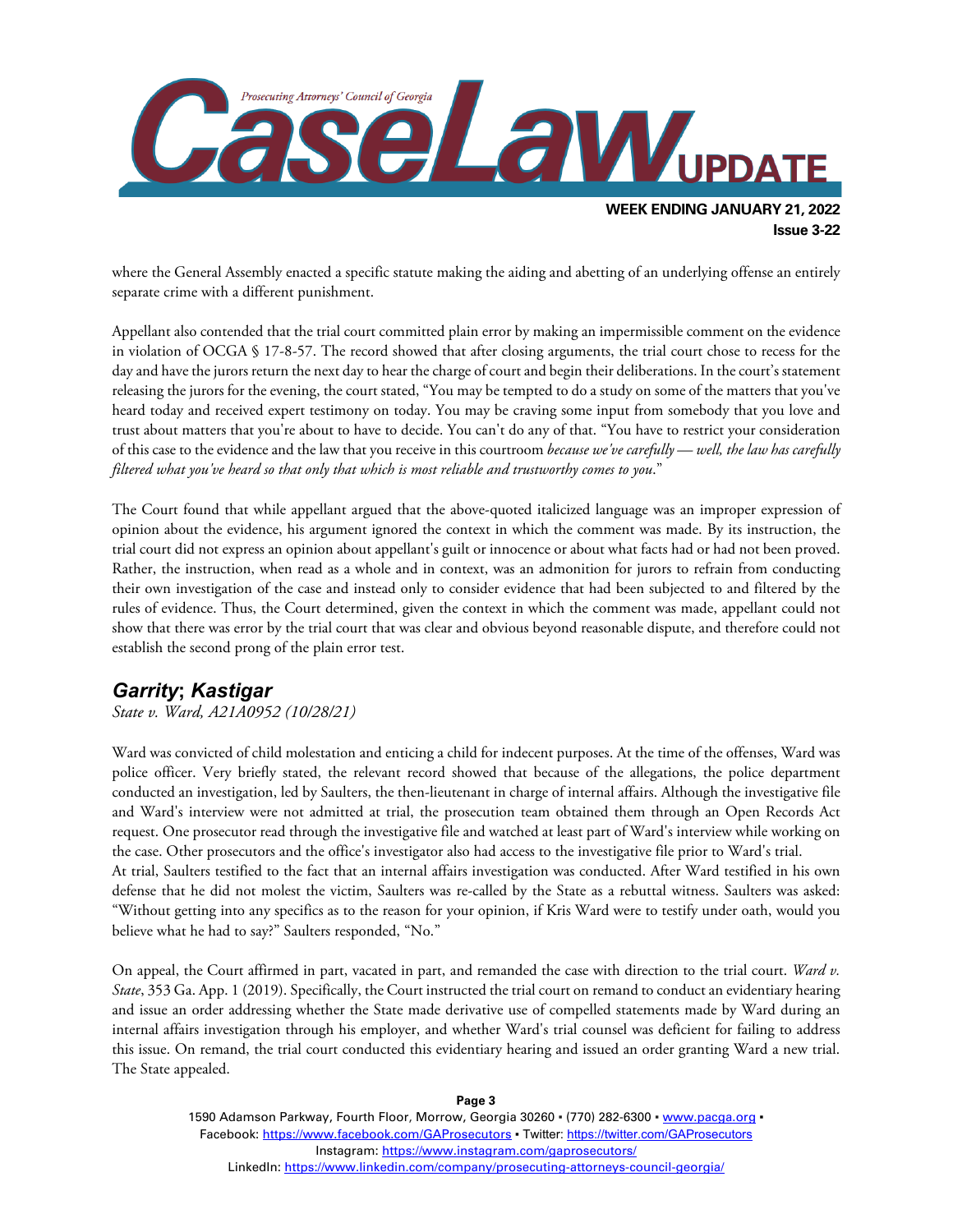

The State contended that the trial court erred in finding it made derivative use of compelled statements made by Ward. The Court disagreed. The Court noted that the parties did not dispute that the statements made by Ward during the internal affairs investigation "constitute[d] compelled, immunized statements subject to the constitutional protections of the Fifth and Fourteenth Amendments." *Ward*, 353 Ga. App. at 9 (3). See *Garrity v. New Jersey*, 385 U. S. 493, 500 (87 SCt 616, 17 LE2d 562) (1967). Additionally, *Kastigar v. United States*, 406 U. S. 441, 453 (III) (92 SCt 1653, 32 LE2d 212) (1972) held that "evidence derived directly and indirectly" from compelled statements is also prohibited. This includes a prohibition on knowledge and sources of information obtained from compelled statements. Thus, the prosecution should not be free to build up a criminal case, in whole or in part, with the assistance of enforced disclosures by the accused.

The Court found that the State's presentation at the post-remand *Kastigar* hearing made clear that the prosecutors in this case were unaware of their burden not to use any information they learned from the *Garrity*-protected statements to influence their investigation or trial preparation, and consequently, they did not try to quarantine the information to ensure their investigation was not tainted by the protected statements. Second, although the lead prosecutor stated throughout the *Kastigar* hearing that her preparation for trial and questioning of the trial witnesses was based on information other than what she learned from her review of Ward's *Garrity*-protected statements, the Court found those denials were legally insufficient because conclusory denials cannot substitute for the affirmative showing of an independent source required for each and every item of evidence presented to the jury. Third, the Court found that Ward's *Garrity*protected statements were raised at trial with no independent basis being presented to the jury.

Additionally, the State called only three trial witnesses at the *Kastigar* hearing, and as a consequence, the Court stated, it did not know whether other trial witnesses obtained Ward's *Garrity*-protected statements. And there were other trial witnesses who were aware of the internal affairs investigation. Thus, the Court stated, although it was not pronouncing that the State must call every trial witness to meet its burden under *Kastigar*, here the State's failure to call additional witnesses greatly weakened its ability to show that Ward's trial was not tainted by derivative use of his protected statements.

Finally, the lead prosecutor admitted at the *Kastigar* hearing that Saulters's opinion of Ward's truthfulness was likely influenced by statements made by Ward during the *Garrity*-protected interview, and yet the State elicited this testimony from Saulters on rebuttal anyway. Saulters further confirmed that he had informed the prosecutors that his opinion of Ward's truthfulness was influenced by the *Garrity*-protected interview. Therefore, the Court found, this testimony provided a concrete example of trial evidence that was in fact influenced by Ward's protected statements. Accordingly, the Court agreed with the trial court that the State failed to meet its burden under *Kastigar* to prove by a preponderance of the evidence that it did not make derivative use of Ward's *Garrity*-protected statements. And, it so holding, the Court rejected the State's contention that the error was harmless.

Next, the State argued that the trial court erred in finding that Ward's trial counsel rendered ineffective assistance in not objecting to the derivative use of Ward's compelled statements. The Court again disagreed. The Court found that at the motion for new trial hearing, trial counsel explained that, although he knew that the State would not be able to admit Ward's internal affairs interview, he "did not remember thinking [the prosecutors] shouldn't have [the investigative file] in their file at all." Thus, the Court determined, it was not a strategic decision not to follow up on the potential problem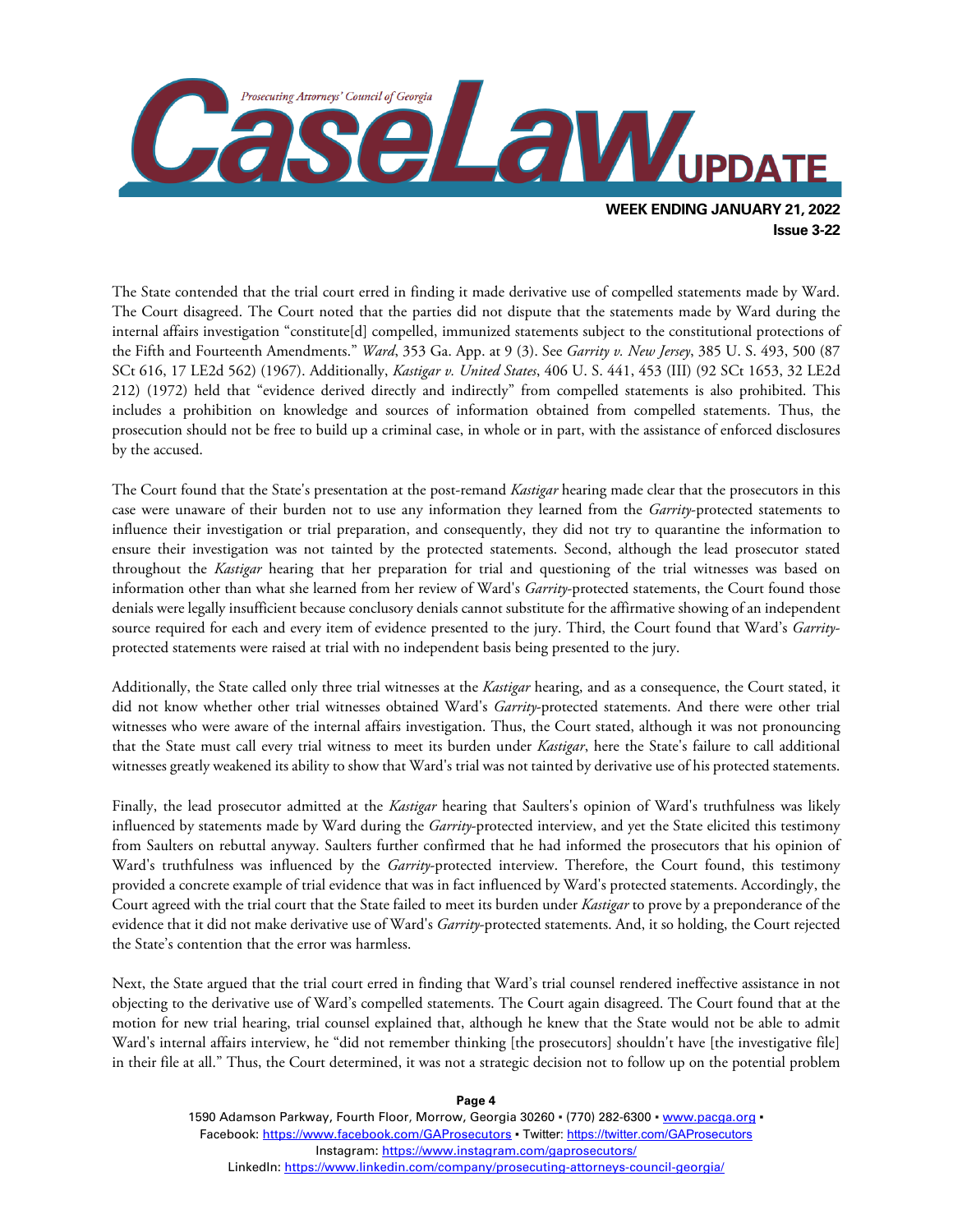

with the prosecution's possession of the investigative file, it was merely an ignorance or overlooking of the issue by trial counsel.

Finally, the State argued that Ward failed to show prejudice for his ineffective assistance claim. However, the Court agreed with the trial court that there is a reasonable probability that the State's derivative use contributed to the verdict in Ward's trial. Consequently, the Court concluded, Ward was prejudiced by counsel's failure to raise the issue and therefore, Ward was entitled to a new trial.

### **Venue; Expert Testimony**

*Garland v. State, A21A1059 (11/1/21)*

Appellant was convicted on two misdemeanor counts of violating the Georgia Open Records Act (the "Act"). Very briefly stated, the evidence showed that Boyd, a journalist working at a local television station, requested records from the City of Atlanta's Department of Watershed Management. Because the requested records involved the mayor and his family, the Director of Communications and Community Relations for the Department ("the Director") understood that she was required to obtain approval from the mayor's office before the records could be released and, consequently, she notified appellant of the request. Appellant worked as press secretary for then-Mayor. In that role, she was involved in responding to requests made for public records pursuant to the Act. In the course of responding to the request, appellant sent a series of text messages to the Director, instructing her to "be as unhelpful as possible," "drag [the request] out as long as possible," and "provide information in the most confusing format available." Appellant also sent the Director a text message instructing her to continue to "hold all [the records] until [Boyd] asks for [an] update."

Appellant argued that the State failed to prove that the crimes were committed in Fulton County. She contended that proper venue was the county from which her text messages originated, and that the State failed to prove she was in Fulton County when the messages were sent. The Court stated that as a general rule, "all criminal cases shall be tried in the county where the crime was committed." Ga. Const. of 1983, Art. IV, Sec. II, Para. VI. Venue is a jurisdictional fact the State must prove beyond a reasonable doubt in every criminal case. Venue may be established using either direct or circumstantial evidence, and the determination of whether it has been established rests solely with the jury.

Here, appellant was accused of violating OCGA § 50-18-74 (a) by knowingly and willingly frustrating Boyd's access to water billing records by intentionally instructing the Director to make it difficult for Boyd to obtain them. In other contexts, the Court noted, it has held that venue in communication-based crimes is proper in either the county in which the communication was sent or the one in which it was received. And here, the Court found, the evidence established that the Director worked for the Department of Watershed Management and that her office was in Fulton County; that the Department of Watershed Management managed the water billing records sought by Boyd; and that appellant's office in City Hall was located in Fulton County. The record further showed that upon receipt of Boyd's requests, the subject records were compiled and sent from the Director's office to appellant's office for her review and to await her authorization of release. Finally, the evidence established that the text communications were sent on business days and during business hours. Thus, the Court found, this evidence was sufficient to permit a rational jury to find beyond a reasonable doubt that venue in Fulton County was properly laid. This is true even if there was some evidence to suggest that appellant may not have been physically present in her office when she sent one of the text messages at issue.

**Page 5**

1590 Adamson Parkway, Fourth Floor, Morrow, Georgia 30260 · (770) 282-6300 · www.pacqa.org · Facebook:<https://www.facebook.com/GAProsecutors> . Twitter[: https://twitter.com/GAProsecutors](https://twitter.com/GAProsecutors) Instagram[: https://www.instagram.com/gaprosecutors/](https://www.instagram.com/gaprosecutors/) LinkedIn:<https://www.linkedin.com/company/prosecuting-attorneys-council-georgia/>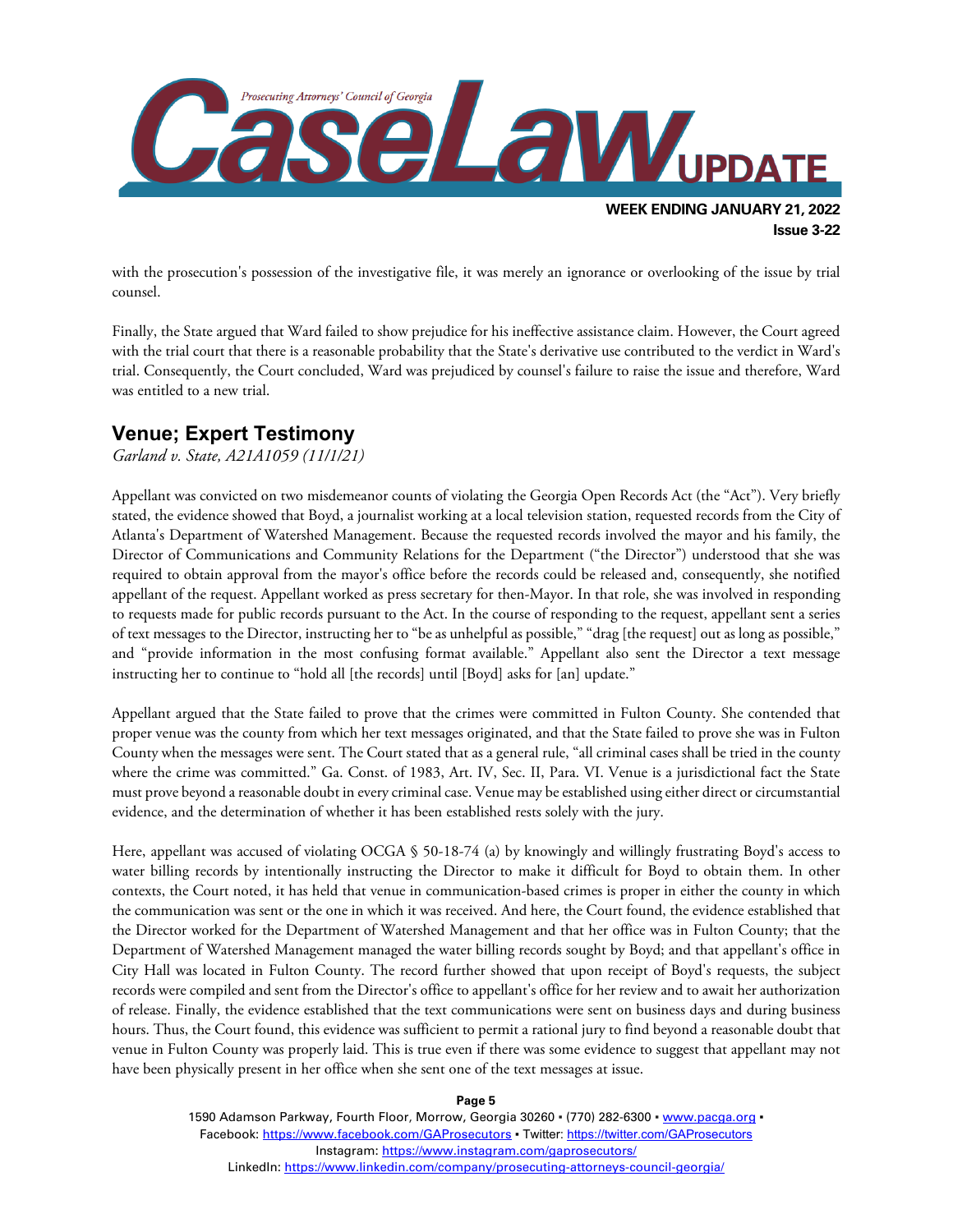

Appellant argued that the trial court erred by allowing what she contended was unqualified and irrelevant expert testimony on behalf of the State. The Court found that the challenged witness held an undergraduate degree in journalism, a law degree, and a Ph.D. in journalism. At the time of trial, he was a professor of journalism at the University of Georgia, teaching both undergraduate and graduate students. He also taught media law and First Amendment law to law students at the university's law school. The witness worked as a consultant for news organizations, journalists, and professional journalism associations, helping them learn how to use public records laws. He further wrote for newspapers, magazines, and news websites, and gave presentations on media law and First Amendment issues. The witness had also specifically studied Georgia's Open Records Act.

Based on this evidence, the Court found that the trial court did not abuse its discretion in determining that the witness was qualified to testify as an expert in journalism and First Amendment law. And, although appellant took issue with the witness's focus on the general principles of open records laws, as opposed to Georgia's Open Records Act specifically, the Court stated that any perceived weaknesses in his qualifications were matters of weight and credibility for the jury in evaluating his testimony.

Nevertheless, appellant argued, the witness's testimony was both irrelevant and prejudicial. She specifically challenged the following statements, which the expert gave in response to the State's question about what he was hired to teach the news/professional organizations and journalists who hired him as a consultant: "[J]ournalists … rely on all kinds of sources of information … [and] will make public records requests to try to learn from documents how government is behaving. The public records are essential to journalism-" The expert did not finish his sentence because appellant's counsel objected, and the trial court sustained the objection.

First, the Court found, the trial court did not abuse its discretion by allowing the expert testimony. The challenged statements explaining how journalists used open records laws were relevant to the issue for which the trial court allowed the testimony; namely, to assist the jurors by providing context as to the standards and methods used in the trade of journalism.

Second, the Court rejected appellant's assertion that any alleged prejudice caused by the statements outweighed their probative value. Contrary to appellant's position, the expert did not testify as to the importance of the Act. Although it did appear that he began to comment on the importance of public records generally to journalism, he did not finish his statement because the trial court sustained appellant's objection following an unrecorded bench conference. And, the Court noted, the record did not reflect that appellant requested any further remedial action be taken by the trial court.

#### **Rule 404 (b); Rule 403**

*Moody v. State, A21A1108 (11/1/21)*

Appellant was convicted of aggravated assault and battery. The evidence showed that the victim noticed her elderly neighbor's front door was open, so she went to check on him. While she was there, appellant came into the house. The neighbor did not recognize appellant and wanted him to leave. The victim told appellant to leave. Appellant knocked the victim down and while she was on the floor, he repeatedly stomped on her head.

**Page 6**

1590 Adamson Parkway, Fourth Floor, Morrow, Georgia 30260 · (770) 282-6300 · www.pacqa.org · Facebook:<https://www.facebook.com/GAProsecutors> . Twitter[: https://twitter.com/GAProsecutors](https://twitter.com/GAProsecutors) Instagram[: https://www.instagram.com/gaprosecutors/](https://www.instagram.com/gaprosecutors/) LinkedIn:<https://www.linkedin.com/company/prosecuting-attorneys-council-georgia/>